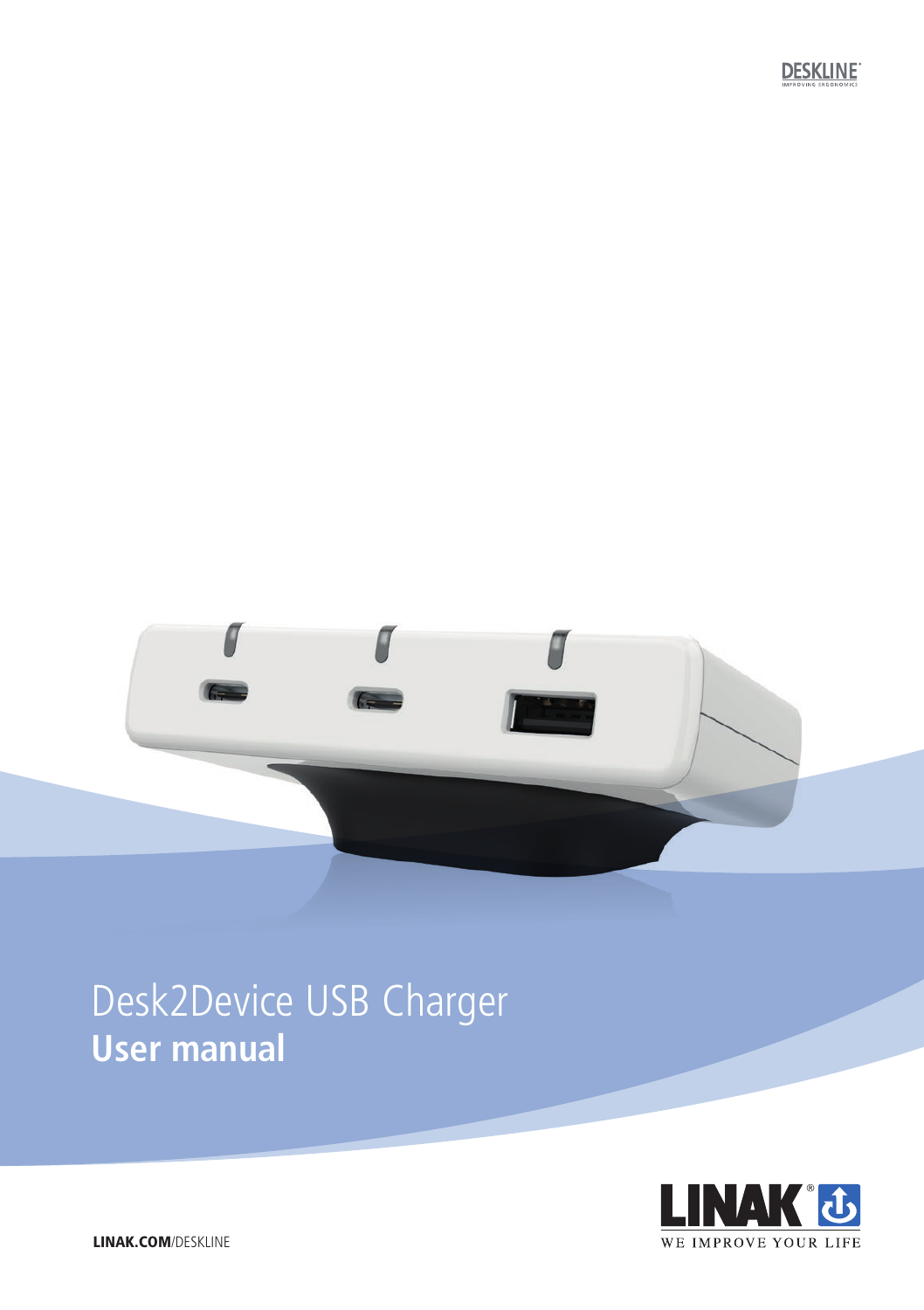## **Contents**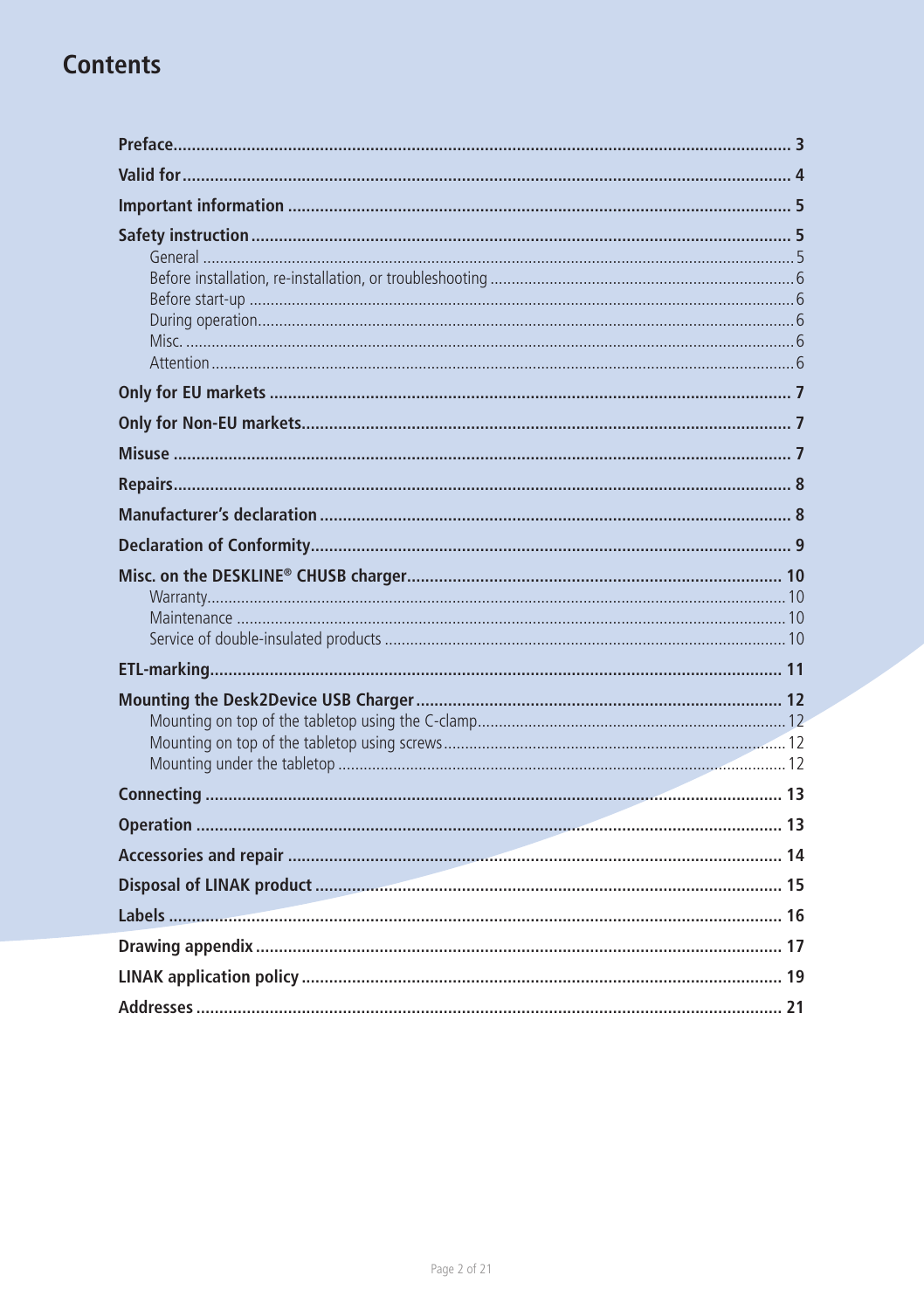## <span id="page-2-0"></span>**Preface**

Dear User,

We are delighted that you have chosen a product from LINAK®. LINAK systems are high-tech products based on many years of experience in the manufacture and development of actuators, electric control boxes, controls and chargers.

This User Manual does not address the end-user. It is intended as a source of information for the manufacturer of the equipment or system only, and it will tell you how to install, use and maintain your LINAK electronics. It is the responsibility of the manufacturer of the end-user product to provide a User Manual where relevant safety information from this manual is passed on to the end-user.

We are sure that your LINAK product/system will give you many years of problem-free operation. Before our products leave the factory, they undergo full function and quality testing. Should you nevertheless experience problems with your LINAK product/system, you are always welcome to contact your local contact. LINAK subsidiaries and some distributors situated all over the world have authorised service centres, which are always ready to help you.

LINAK provides a warranty on all its products. This warranty, however, is subject to correct use in accordance with the specifications, maintenance being done correctly and any repairs being carried out at a service centre, which is authorised to repair LINAK products.

Changes in installation and use of LINAK products/systems can affect the operation and durability of the products/systems. The products are not to be opened by unauthorised personnel.

The User Manual has been written based on our present technical knowledge. We are constantly working on updating the information and we therefore reserve the right to carry out technical modifications.

**LINAK A/S**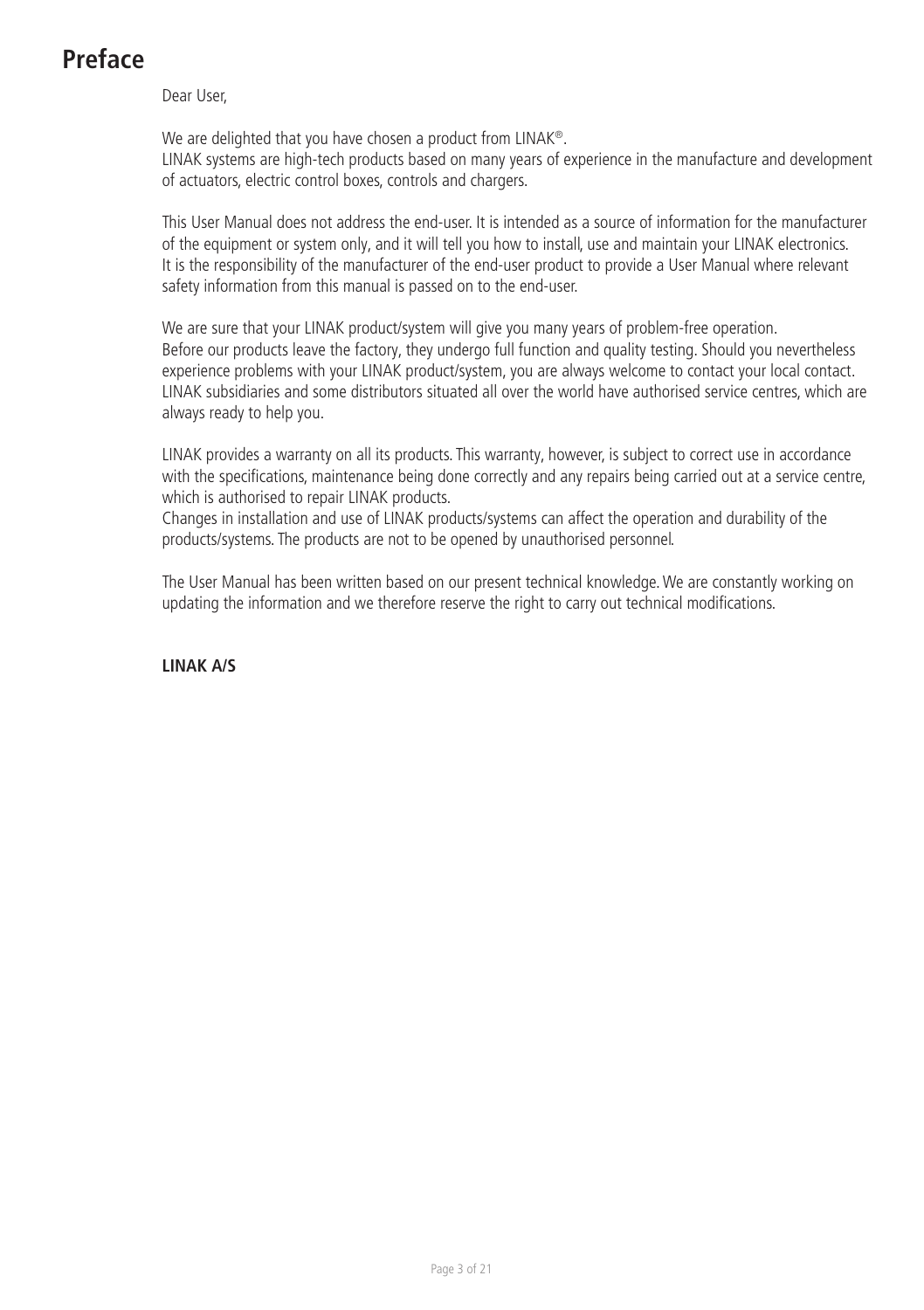## <span id="page-3-0"></span>**Valid for**

This User Manual is valid for the following products:

(See the first 3 - 5 characters on the label)

| Accessories:   | Desk2Device USB Charger                                         |
|----------------|-----------------------------------------------------------------|
| Control boxes: | CBD6S (200 W and 300 W: 300 W must be SW version 1.53 or newer) |
| Cable:         | CAB0965388 or any standard DESKLINE DC-bus cable                |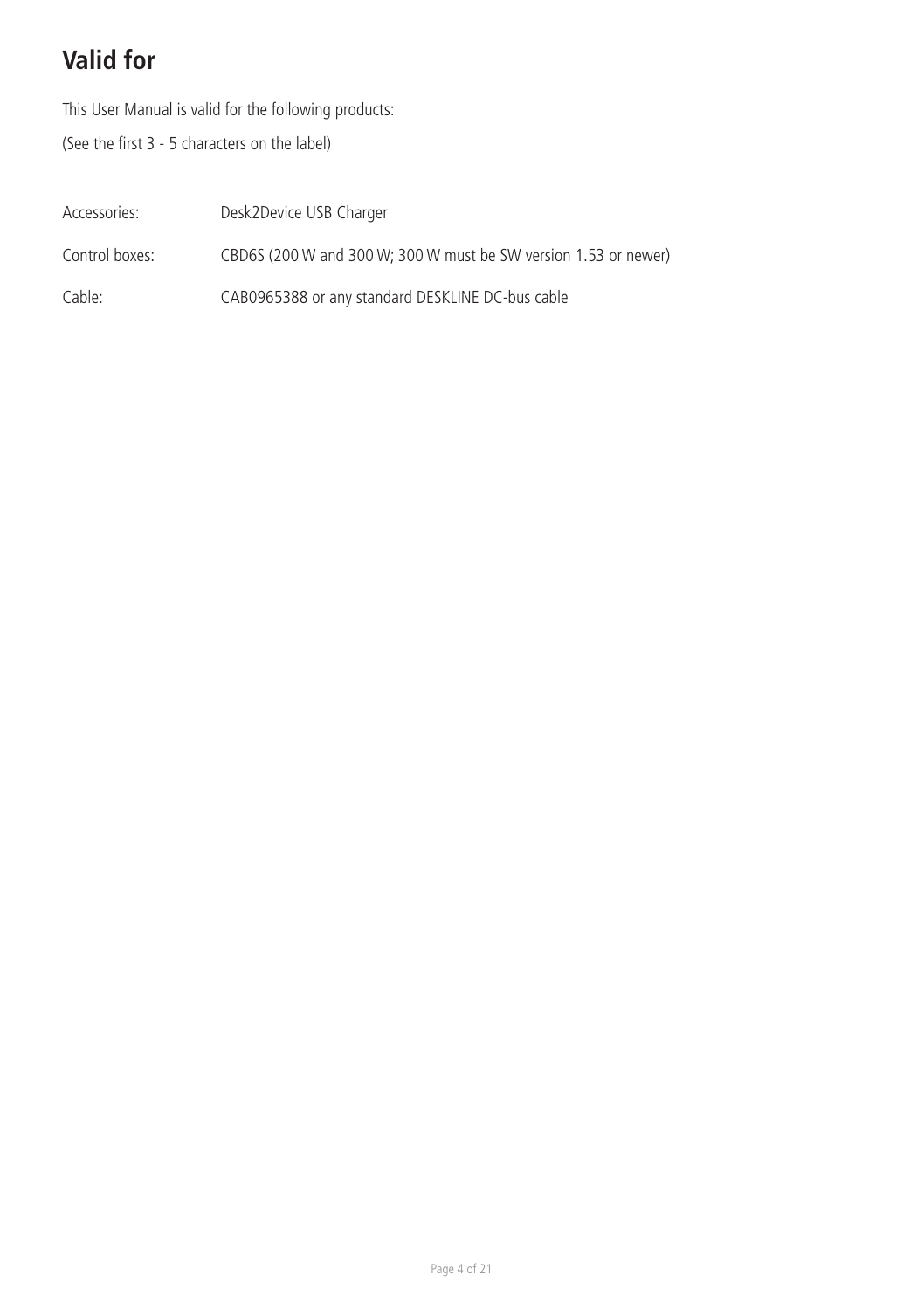## <span id="page-4-0"></span>**Important information**

Important information on LINAK® products can be found under the following headings:



## **Warning!**

Failure to comply with these instructions may result in accidents involving serious personal injury.



Failing to follow these instructions can result in the product being damaged or being destroyed.

# **Safety instruction**



## **General**

Safe use of the system is possible only when the operating instructions are read completely and the instructions contained are strictly observed.

Failure to comply with instructions marked with the "NOTE" symbol may result in serious damage to the system or one of its components.



It is important for everyone who is to connect, install, or use the systems to have the necessary information and access to this User Manual. Follow the instructions for mounting – there is a risk of injury if these instructions are not followed.



The appliance is not intended for use by young children or infirm persons without supervision.



If there is visible damage to the product, do not install it.



Assure free space for movement of the application in both directions to avoid blockades.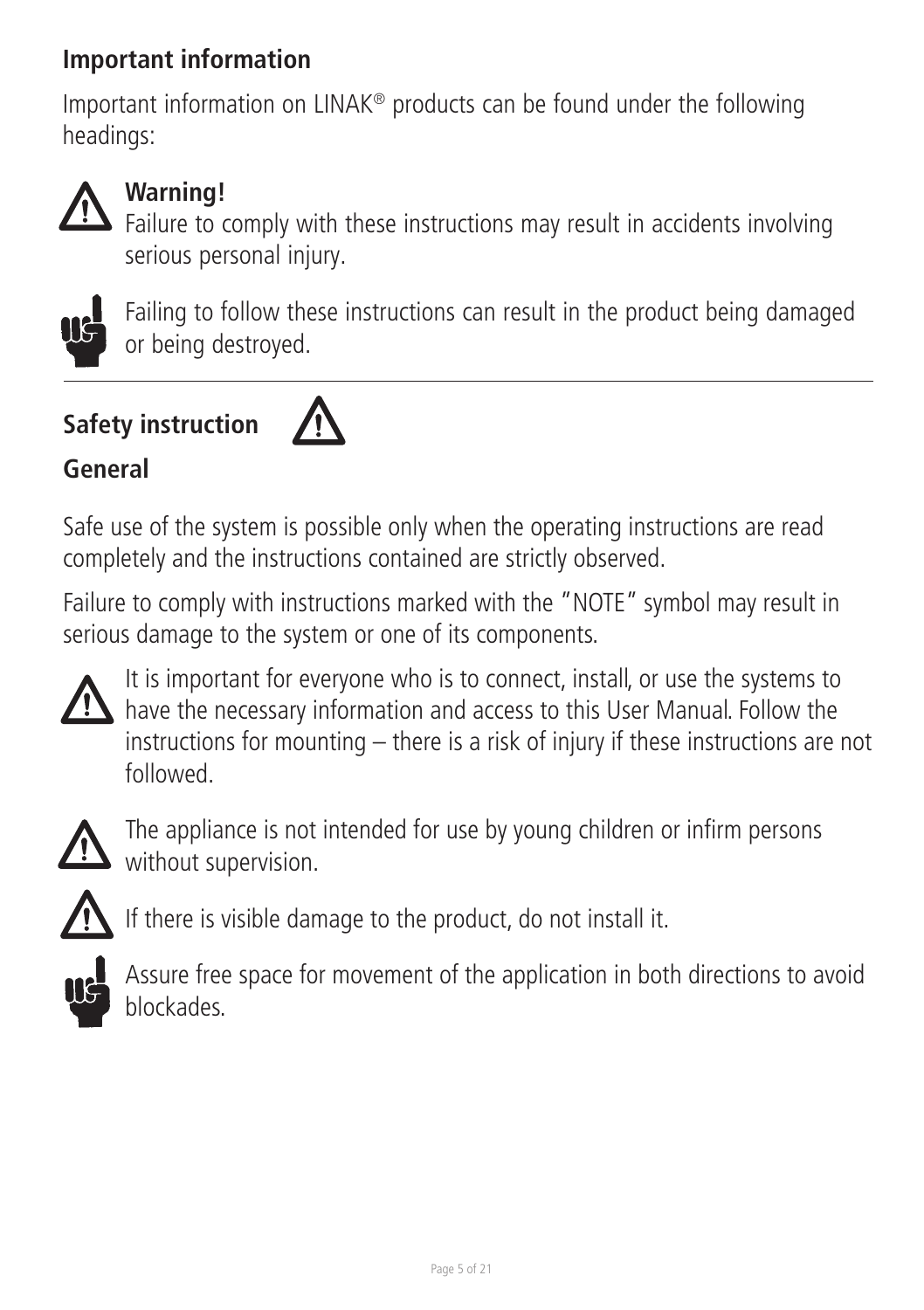## <span id="page-5-0"></span>**Before installation, re-installation, or troubleshooting**

• Pull out the mains plug.

## **Before start-up**

- Make sure that the system has been installed as instructed in this User Manual.
- Make sure that the voltage of the control box is correct before connecting the system to the mains.
- System connection. The individual parts must be connected before connecting the control box to the mains. See the User Manual for LINAK actuators, if necessary.

## **During operation**

- If the control box makes unusual noise or smells, switch off the mains voltage immediately.
- Take care that the cables are not damaged.
- Unplug the mains cable on mobile equipment before moving it.
- The product is only for indoor use in dry locations.

## **Misc.**

Updated manuals and declarations can always be found here: [www.linak.com/deskline](https://www.linak.com/user-manuals/deskline/)

## **Attention**

| Always use certified USB cables                                  | Utilisez toujours des câbles USB certifiés                               |
|------------------------------------------------------------------|--------------------------------------------------------------------------|
| Do not expose to liquids                                         | Ne pas exposer à des liquides                                            |
| Do not disassemble                                               | Ne pas désassembler                                                      |
| Do not drop                                                      | Ne lache pas                                                             |
| Avoid extreme temperatures;<br>e.g. operation in direct sunlight | Évitez les températures extrêmes;<br>par ex. utilisation en plein soleil |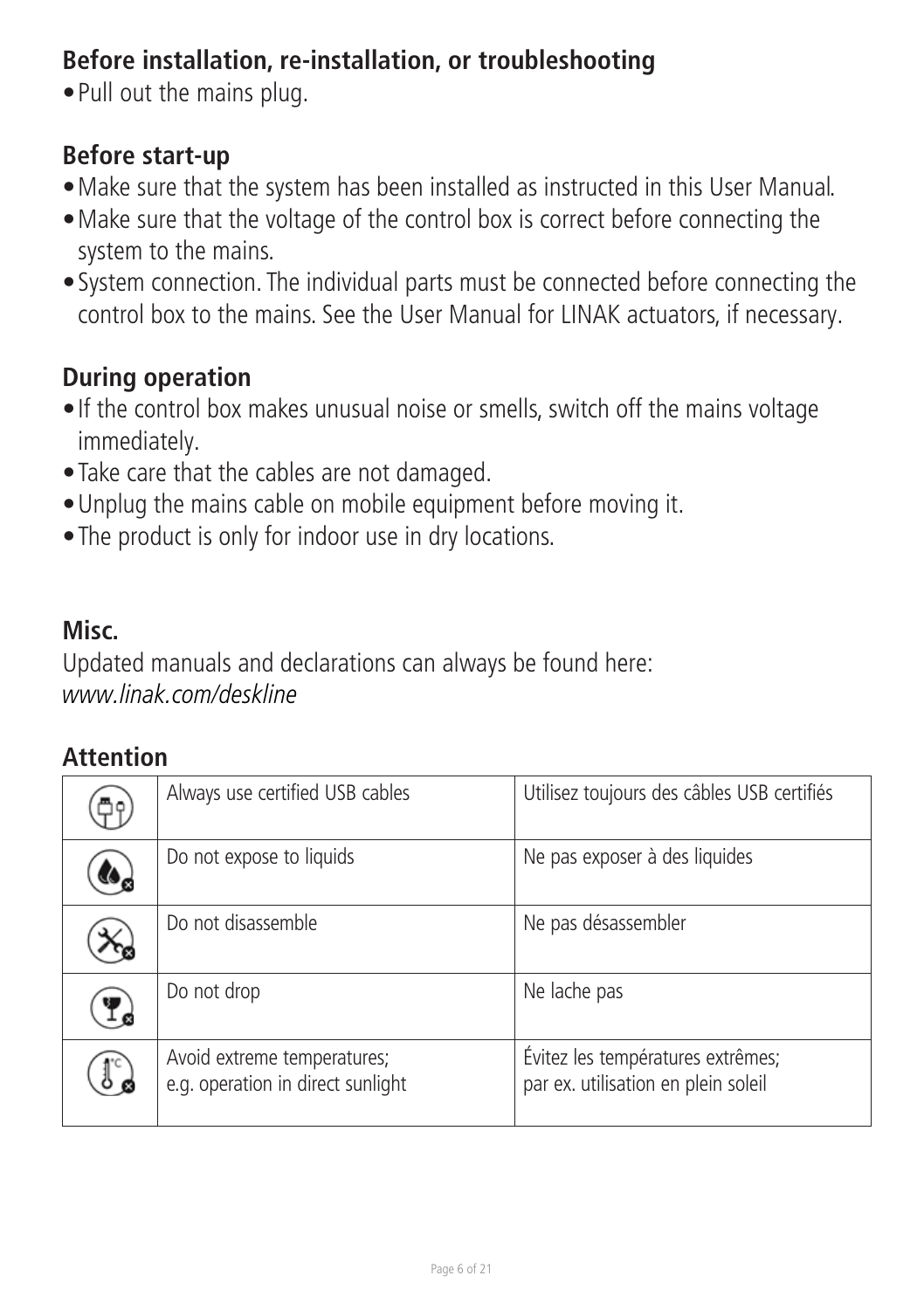## <span id="page-6-0"></span>**Only for EU markets**



This appliance can be used by children aged from aged 8 years and above and persons with reduced physical, sensory or mental capabilities or lack of experience and knowledge if they have been given supervision or instruction concerning use of the appliance in a safe way and understand the hazards involved.



Children shall not play with the appliance. Cleaning and user maintenance shall not be made by children without supervision.

## **Only for Non-EU markets**



Persons who do not have the necessary experience or knowledge of the product/products must not use the product/products. Besides, persons with reduced physical, sensory or mental abilities must not use the product/ products, unless they are under surveillance or they have been thoroughly instructed in the use of the apparatus by a person who is responsible for the safety of these persons.



Moreover, children must be under surveillance to ensure that they do not play with the product.

## **Misuse**



Do not overload the actuators – this can cause danger of personal injury and damage to the system.



Do not use the actuator system for lifting persons. Do not sit or stand on a table while operating – risk of personal injury.

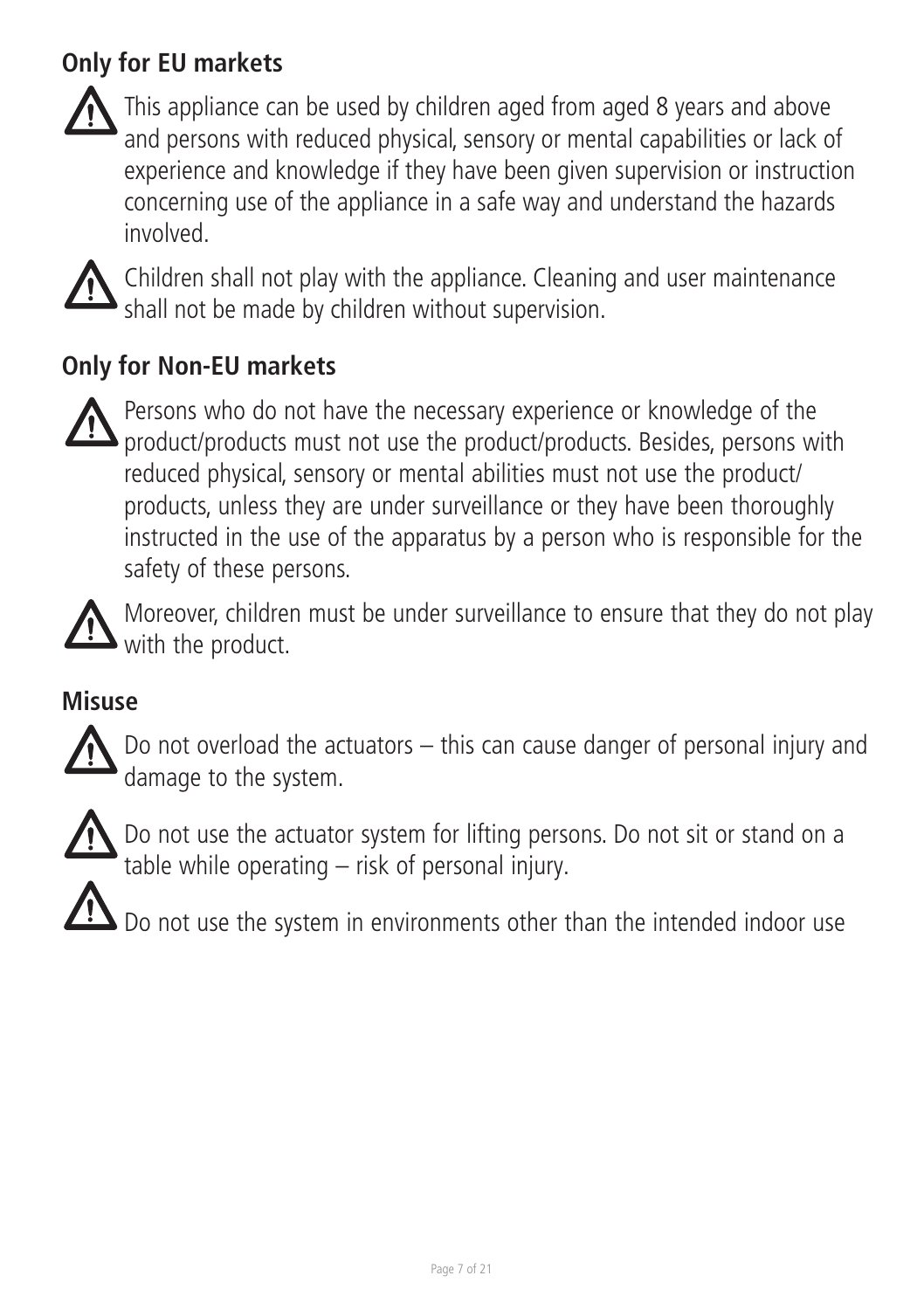## <span id="page-7-0"></span>**Repairs**

In order to avoid the risk of malfunction, all DESKLINE® repairs must only be carried out by authorised LINAK service centres or repairers, as special tools must be used and special gaskets must be fitted. Products under warranty must also be returned to authorised LINAK service centres.

Further information on DESKLINE warranty can be found on the LINAK website [www.linak.com/warranty](http://www.linak.com/warranty).



**Warning!** The DESKLINE® systems do not withstand cutting oil.

## **Manufacturer's declaration**

**DECLARATION OF INCORPORATION OF PARTLY COMPLETED MACHINERY**

**LINAK A/S** Smedevænget 8 DK - 6430 Nordborg

Herewith declares that LINAK DESKLINE<sup>®</sup> products as characterized by the following models and types:

**Control Boxes:** CBD6Sa000b0A-c09 (Where -a: can be P, C or H, -b: can be 2, 3 or 4 and -c: can be 0 or 7) **Linear Actuators:** LA31 **Built in actuator(s):** DB5, DB6, DB14, **Lifting Columns:** DL1A, DL4S, DL2, DL5, DL6, DL7, DL8, DL9, DL10, DL11, DL12, DL14, DL15, DL16, DL17, DL18, DL19, DL20, DL21 **Desk Panels:** DPA, DPB, DPH, DPF1K, DPF1M, DPF2K, DPF3K, DPF1C, DPF1D, DPF1U, DPF1W, DPF4T, DPG1K, DPG1M, DPG1B, DPG1C, DPT, DP1V01, DP1CS, DP1K, DP1U, DP2K, DP3K, DPN, DPWA **Accessories:** BLE2LIN002, BLE2LIN003, DESK SENSOR 1, USB2LIN, DCConnector

complies with the following parts of the Machinery Directive 2006/42/EC, ANNEX I, *Essential health and safety requirements relating to the design and construction of machinery*:

1.1.2 a) Special use\* 1.1.2 b) Selection of the most appropriate methods\* 1.1.2 c) Geleading alle misuse 1.1.2 d) Operator constrains due to the use of personal protective equipment\*

1.1.3 Materials and products\*

- 1.2.1 Safety and reliability of control systems
- 1.2.2 Control devices. Shape, readability, overview\*
- 1.2.3 Starting\* 1.2.4 Stopping\*
- 1.5.1 Electricity supply
- 1.5.10 Radiation. EMC. Emission of electromagnetic radiation, X-rays, y-rays\*
- 1.5.11 External radiation\*

\*need to be further evaluated in the end product

We confirm that prior to market introduction the relevant technical documentation is compiled in accordance with part B of Annex VII and the assembly instruction pursuant to Annex VI.

This documentation or part hereof will be transmitted by post or electronically to a reasoned request by the national authorities.

The products mentioned in this document are to be combined for use in height adjustable furniture.

**This partly completed machinery must not be put into service until the final machinery into which it is to be incorporated has been declared in conformity with the provisions of the Machinery Directive 2006/42/EC where appropriate.**

Nordborg, 2020-10-28

LINAK A/S LINAK AVS<br>Dragan Macura<br>Regulatory Compliance Manager<br>Deskline and Homeline Securities (Compliant documentation) W N

Original Declaration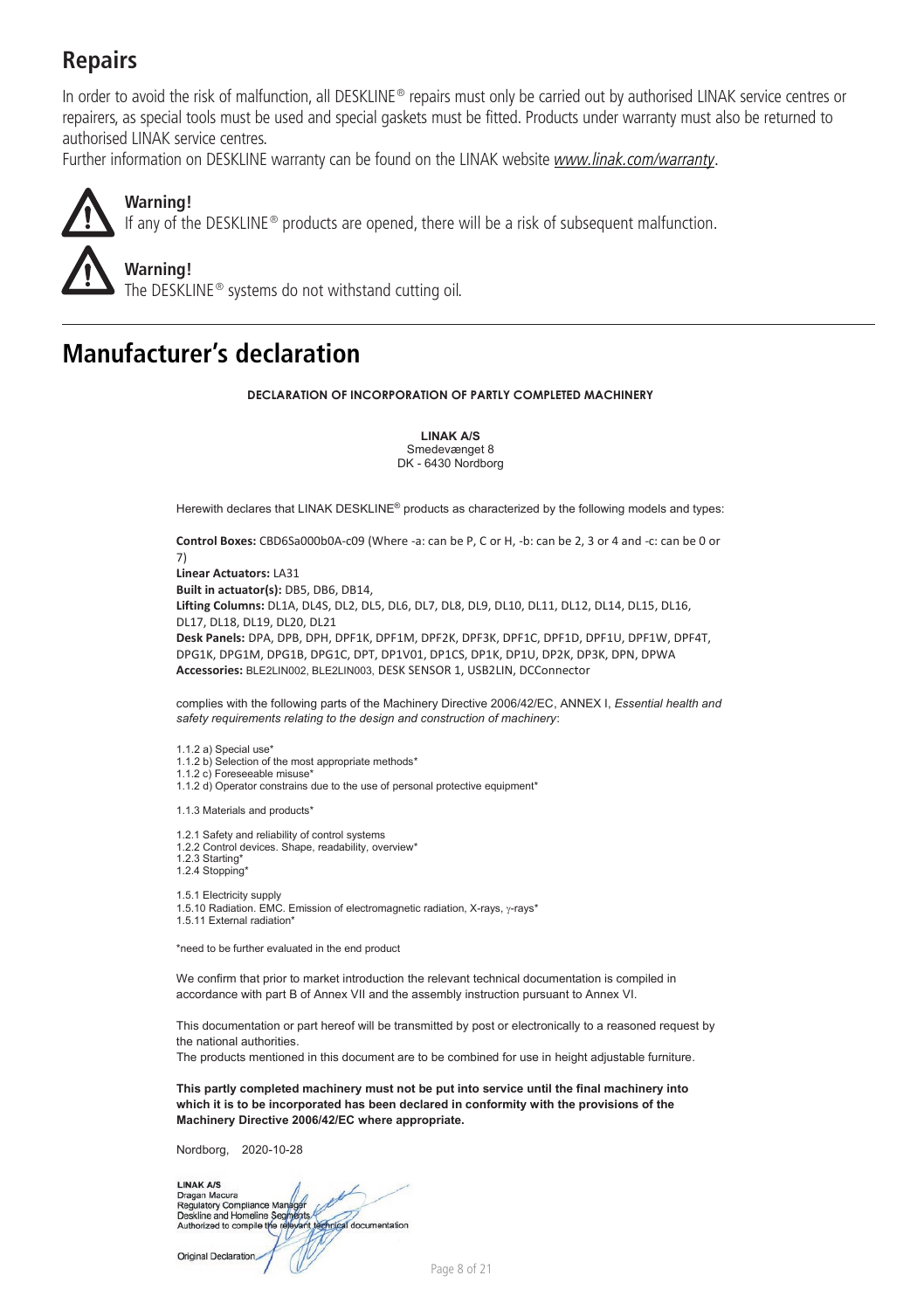### <span id="page-8-0"></span>**Declaration of Conformity**

### **EC DECLARATION OF CONFORMITY**

LINAK A/S Smedevænget 8 DK - 6430 Nordborg

| hereby declares under our sole responsibility that LINAK Actuator System for DESKLINE composed of:                                          |                                                                                                                                                                                                                                                                                                                                                                                                                                                                                                                                                                                                                                                                                                                                                                                                                                                                                                             |  |  |  |
|---------------------------------------------------------------------------------------------------------------------------------------------|-------------------------------------------------------------------------------------------------------------------------------------------------------------------------------------------------------------------------------------------------------------------------------------------------------------------------------------------------------------------------------------------------------------------------------------------------------------------------------------------------------------------------------------------------------------------------------------------------------------------------------------------------------------------------------------------------------------------------------------------------------------------------------------------------------------------------------------------------------------------------------------------------------------|--|--|--|
| Control Box(s)                                                                                                                              | CBD6Sa000b0A-c09,<br>(Where -a: can be P, C or H, -b: can be 2, 3 or 4 and -c: can be 0 or 7)                                                                                                                                                                                                                                                                                                                                                                                                                                                                                                                                                                                                                                                                                                                                                                                                               |  |  |  |
| And<br>Linear Actuator(s)<br>Built in actuator(s)                                                                                           | LA31: 31abcH-defff50S, (Where -a: can be 1, 3, 6 or 7; - b can be from 1 to 8, or A or B; - c<br>can be from 0 to 4; - d can be 0 or 1; - e can be 0 or 1; - fff can be max 500)<br>DB5, DB6, DB14: DBabbcdefghhhiii, (Where: - a: can be 5, 6 or 14,; - b: can be 0, 1, 3 or<br>9: - c: can be 0, 1, B, L or S: - d: can be 0, 1 or 2: - e: can be 0, A, B or X: - f: can be 0, or<br>A; - g: can be from 0, M, S or E; - hhh: can be from 000 to 675; - iii: can be from 000 to<br>$630$ :                                                                                                                                                                                                                                                                                                                                                                                                                |  |  |  |
| Lifting Column(s)                                                                                                                           | Standard columns: DLabcdefghhhiii, (Where: - a: can be 1A, 4S, 5, 6, from 8 to 12, from<br>14 to 21: - b: can be 0, 2, 3 or 5: - c: can be 0, A, B, D, W or x: - d: can be 0, 1, L, R or X: -<br>e: can be A, B, D or X; - f: can be 0, N, M, P or x; - g: can be 0 or E; - hhh: can be from<br>600 to 1100; - iii: can be from 000 to 785);<br>DL12: DL12abcdefggghhh (where - a can be A or B; - b can be 0 or E; -c can be 0, L, R or<br>$X$ ; - d can be A, B, D or X; - e can be 0 or M; - f can be 0 or E; - ggg can be max 1100;<br>- hhh can be max 785)<br>DL7: $DL73a0b00470645$ (where $-$ a can be 0 or R: $-$ b can be A, B, C or D)<br><b>DL2:</b> DL2abCcdefffggg (where - a can be 3, 6 or 7; - b can be from 0 to 3; - c can be A or<br>B: - d can be 0. F or G: -e can be from 0 to 7: -fff can be from 300 to 500: -ggg can be from<br>445 to 655)<br><b>BASELIFT: BASE1000A0F100100</b> |  |  |  |
| Desk Panel(s)                                                                                                                               | DPA, DPB, DPH, DPF1K, DPF1M, DPF2K, DPF3K, DPF1C, DPF1D, DPF1U, DPF1W,<br>DPF4T, DPG1K, DPG1M, DPG1B, DPG1C, DPT, DP1V01, DP1CS, DP1K, DP1U, DP2K,<br>DP3K, DPN, DPWA                                                                                                                                                                                                                                                                                                                                                                                                                                                                                                                                                                                                                                                                                                                                       |  |  |  |
| Accessories                                                                                                                                 | BLE2LIN002, BLE2LIN003, DESK SENSOR 1, USB2LIN, DCConnector, CHUSB                                                                                                                                                                                                                                                                                                                                                                                                                                                                                                                                                                                                                                                                                                                                                                                                                                          |  |  |  |
| Complies with EMC Directive: 2014/30/EU according to following standards:<br>EN 61000-6-2:2005/AC:2005<br>EN 61000-6-3:2007/A1:2011/AC:2012 |                                                                                                                                                                                                                                                                                                                                                                                                                                                                                                                                                                                                                                                                                                                                                                                                                                                                                                             |  |  |  |

Complies with Low Voltage Directive **2014/35/EU** according to the standard: EN 60335-1:2012+AC:2014+A11:2014+A13:2017+A1:2019 +A14:2019 +A2:2019 EN 62233:2008 + AC:2008

Complies with RoHS2 Directive **2011/65/EU** and RoHS3 Directive **2015/863** (amending Annex II to Directive 2011/65/EU) according to the standard: EN 50581:2012

And the applicable Desk Panels and Accessories complies with the Radio Equipment Directive **2014/53/EU** according to the standards listed in the RED DoC for the individual radio products.

Additional information: The system does also comply with the standard: EN 61000-6-2:2019 and EN 13849-1:2015 SRP/CS Cat. B, PL = b and SRESW PL = b Note 1: Exempted CBD6S with SW03003007 printed on the label.

Nordborg, 2021-11-24

LINAK A/S<br>Pragan Macura<br>Deskline and Homeline Searners<br>Deskline and Homeline Searners<br>Authorized to compile the relievant performed documentation Original Declaration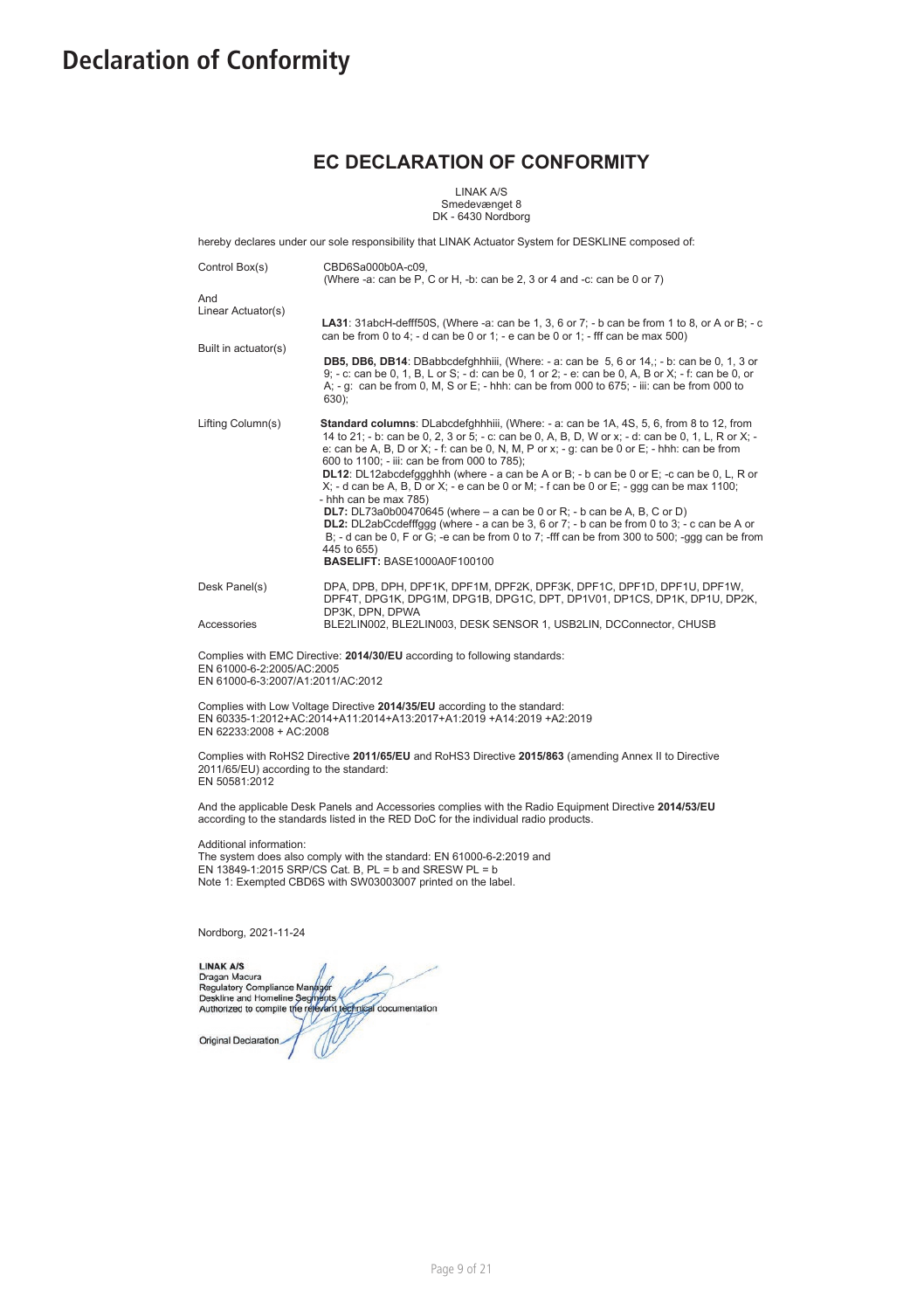## <span id="page-9-0"></span>**Misc. on the DESKLINE® Desk2Device USB Charger**

This charger is developed for indoor use in offices. Do not use it in industrial kitchens or in other environments that have to be cleaned with aggressive detergents.

### **Warranty**

If a charger is found to be defective within 12 months from the production of the invidual product as stipulated on the product label, LINAK will at its sole discretion offer cost-free repair or replacement, or credit such products. LINAK will only provide cost-free repair or replacement, or credit in so far as the equipment has been used and maintained correctly and has not been tampered with. Furthermore, the system must not be exposed to violent treatment. A loss of capacity over time must be expected. You can review the full terms of the LINAK warranty on the LINAK website www.linak.com/warranty.

### **Maintenance**

Clean dust and dirt on the outside of the system at appropriate intervals and inspect it for damage and breaks. Inspect the connections, cables, and plugs and check for correct functioning as well as fixing points.

### **Service of double-insulated products**



 **Class II** 

A Class II or **double insulated** electrical appliance is one which has been designed in such a way that it does not require a safety electric earth connection (US: ground).

The basic requirement is that no single failure can result in dangerous voltage becoming exposed so that it might cause an electric shock and that this is achieved without relying on an earthed metal casing. This is usually achieved at least in part by having two layers of insulating material surrounding live parts or by using reinforced insulation.

There is no earthing/grounding means provided on the product, and no earthing/grounding means is to be added to the product.

In Europe, a double insulated appliance must be labelled "Class II", "double insulated" or bear the double insulation symbol (a square inside another square).

Servicing a double-insulated product requires extreme care and knowledge of the system, and is to be done only by qualified service personnel. Replacement parts for a double-insulated product must be identical to the parts they replace.

### **Cleaners and disinfectants must not be highly alkaline or acidic (pH value must be 6 to 8).**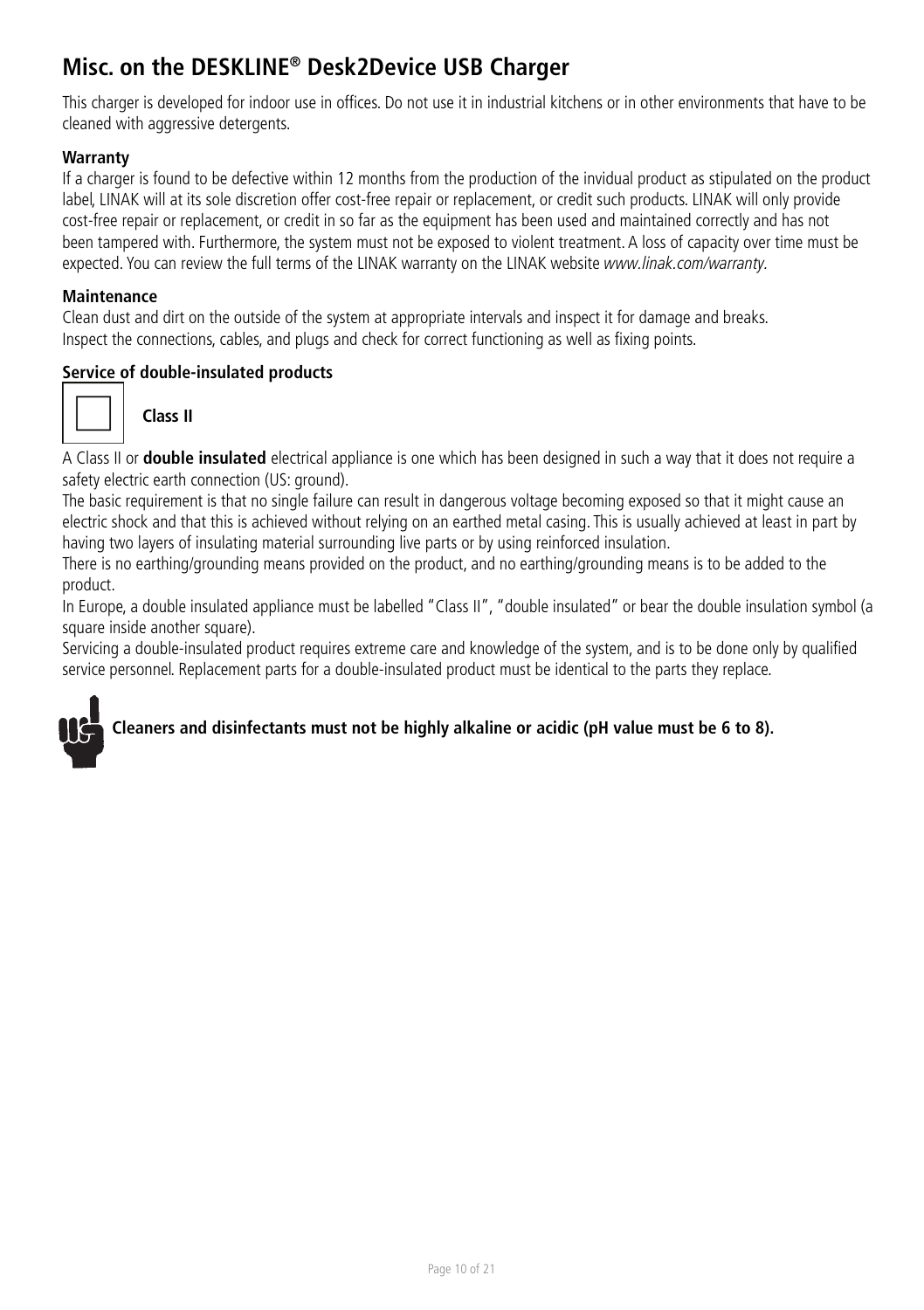## <span id="page-10-0"></span>**ETL-marking**

Due to space limitations, the complete ETL-marking demands are not represented on the marking plates.

The full ETL Recognized Component markings are shown here.



### C/N 120690

Conforms to UL962 Cert. to CSA Std. C22.2 No. 68-09 ETL Recognized Component mark for Canada and United States



## C/N 9901916

Conforms to UL962 Cert. to CSA Std. C22.2 No. 68-09 ETL Recognized Component mark for Canada and United States



## C/N 4008003

Conforms to UL962 Cert. to CSA Std. C22.2 No. 68-09 ETL Recognized Component mark for Canada and United States



## C/N 4008004

Conforms to UL962 Cert. to CSA Std. C22.2 No. 68-09 ETL Recognized Component mark for Canada and United States



### C/N 4008005

Conforms to UL962 Cert. to CSA Std. C22.2 No. 68-09 ETL Recognized Component mark for Canada and United States



### C/N 4008671

Conforms to UL962 Cert. to CSA Std. C22.2 No. 68-09 ETL Recognized Component mark for Canada and United States



## C/N 4009507

Conforms to UL962 Cert. to CSA Std. C22.2 No. 68-09 ETL Recognized Component mark for Canada and United States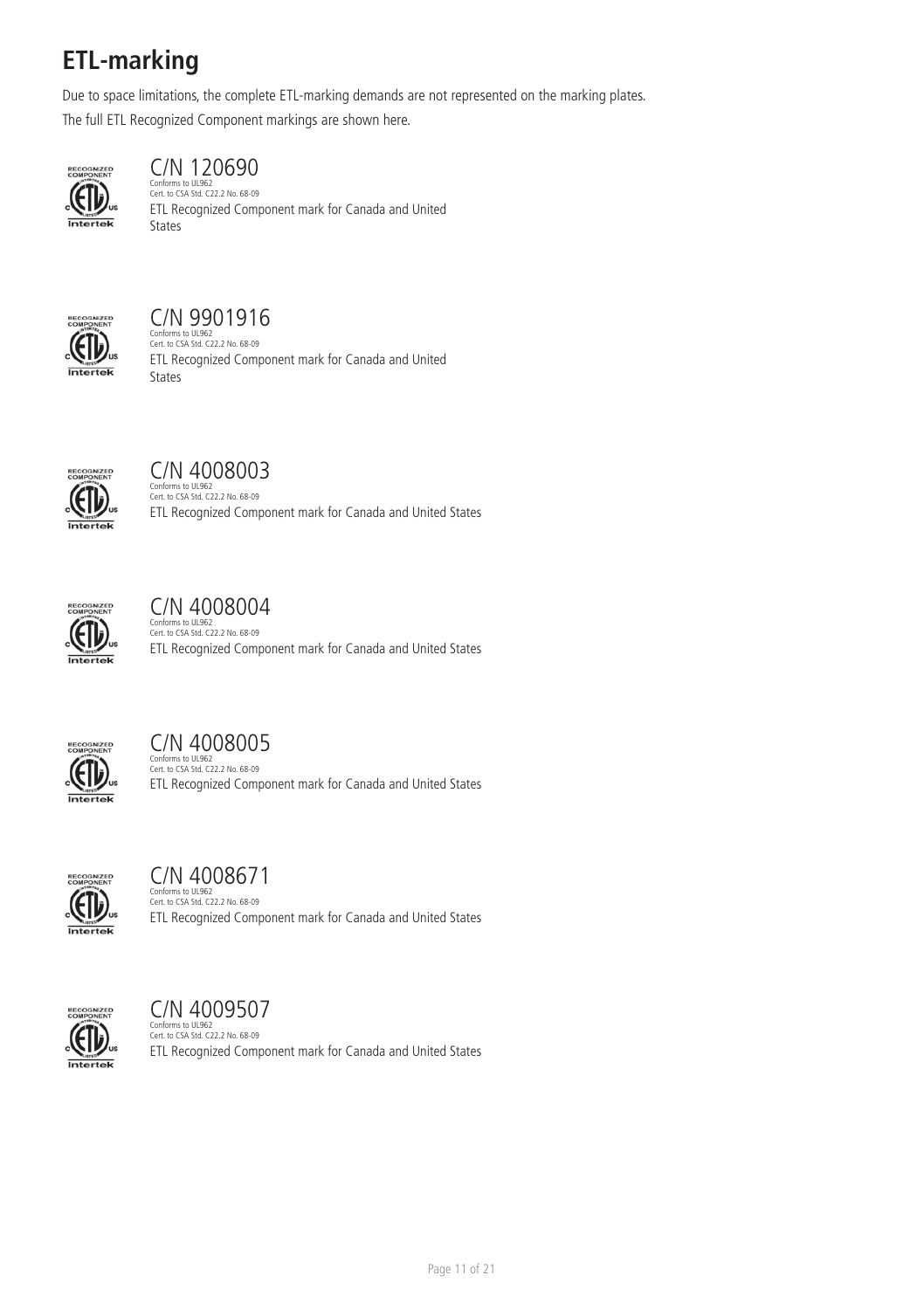## <span id="page-11-0"></span>**Mounting the Desk2Device USB Charger**

The Desk2Device USB Charger can be mounted either on top of or under the tabletop using one of the mounts and either the C-clamp or screws.

**Angled mount:** recommended if the charger is mounted on top of the tabletop at the rear end or the side of the desk. This makes it easier to access the outputs.

Flat mount: recommended if the charger is mounted underneath the tabletop close to the front of the desk.







If the charger is mounted on top of the desk, the C-clamp may be used to avoid making screw holes in the tabletop.



Desk2Device USB Charger with angled mount using the C-clamp and the rubber pad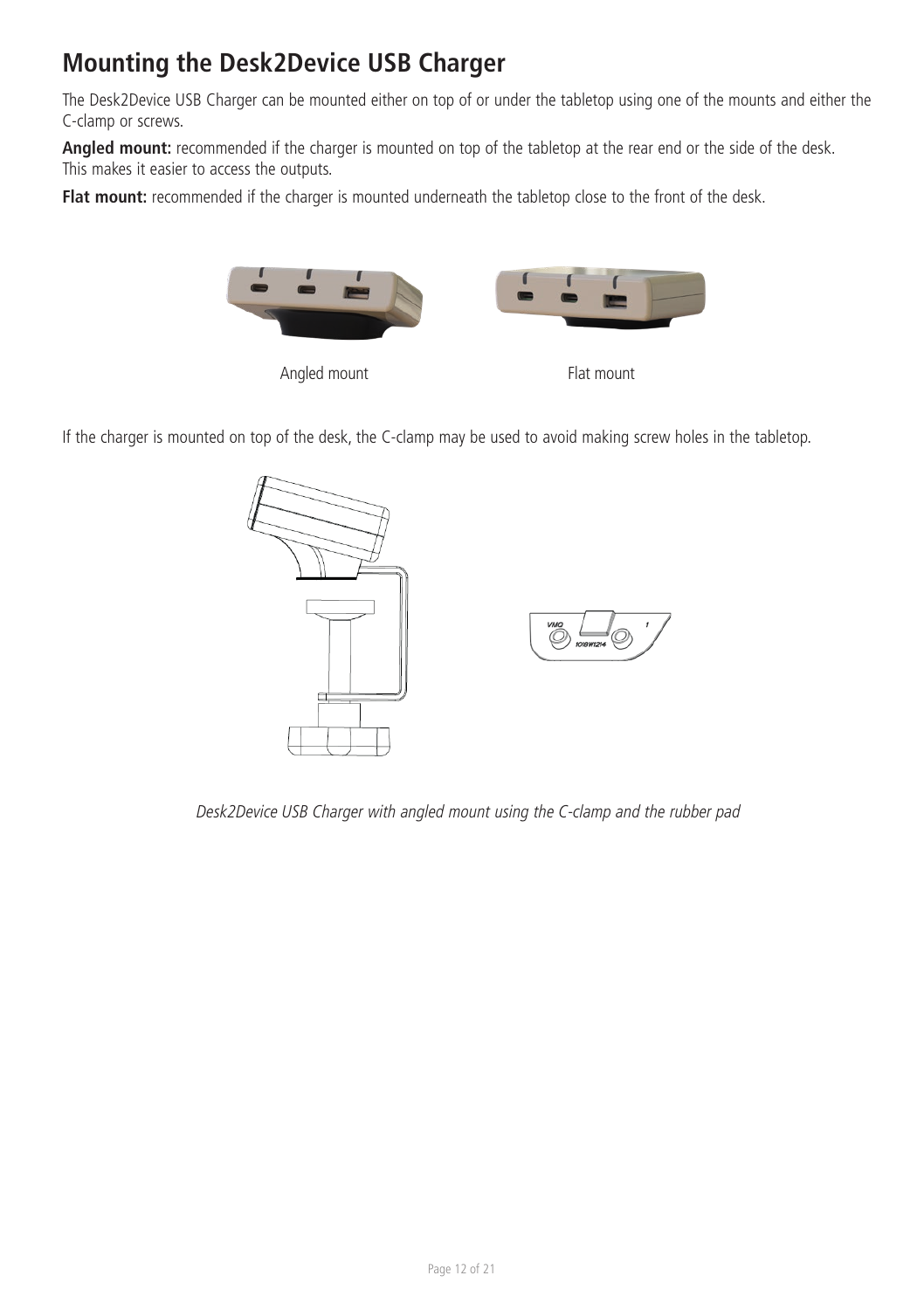### <span id="page-12-0"></span>**1. Mounting on top of the tabletop using the C-clamp:**

1.1. Place the rubber pad on the selected mount (angled or flat) to protect the tabletop and to keep the charger in place.

- 1.2. Insert the C-clamp into the mount.
- 1.3. Place the mount on the tabletop and fasten the C-clamp properly.
- 1.4. Click the charger onto the mount.

### **3. Mounting on top of the tabletop using screws:**

- 3.1. Place the selected mount (angled or flat) on the tabletop with the smaller surface turned towards
- the tabletop and the straight side turned towards the edge of the table.
- 3.2. Use two 4 mm screws (90° countersunk) of appropriate length to fasten the mount to the tabletop.



Ensure that the screws do not penetrate the tabletop.





The screws must be fastened sufficiently without damaging the plastic.

3.3. Click the charger onto the mount.

### **4. Mounting underneath the tabletop using screws:**

- 4.1. Place the selected mount (angled or flat) underneath the tabletop with the smaller surface turned towards the tabletop and the straight side turned away from the edge of the table.
- 4.2. Use two 4 mm screws (90° countersunk) of appropriate length to fasten the mount to the tabletop.
- 4.3. Click the charger onto the mount.

## **Connecting**

- 1. Disconnect the Control Box CBD6S from the mains.
- 2. Connect the charger to the DC port on the CBD6S using the DC bus cable. In case the dedicated cable CAB0965388 is used, connect the overmold end to the charger for an aesthetically pleasing appearance.



3. Connect the CBD6S to the mains.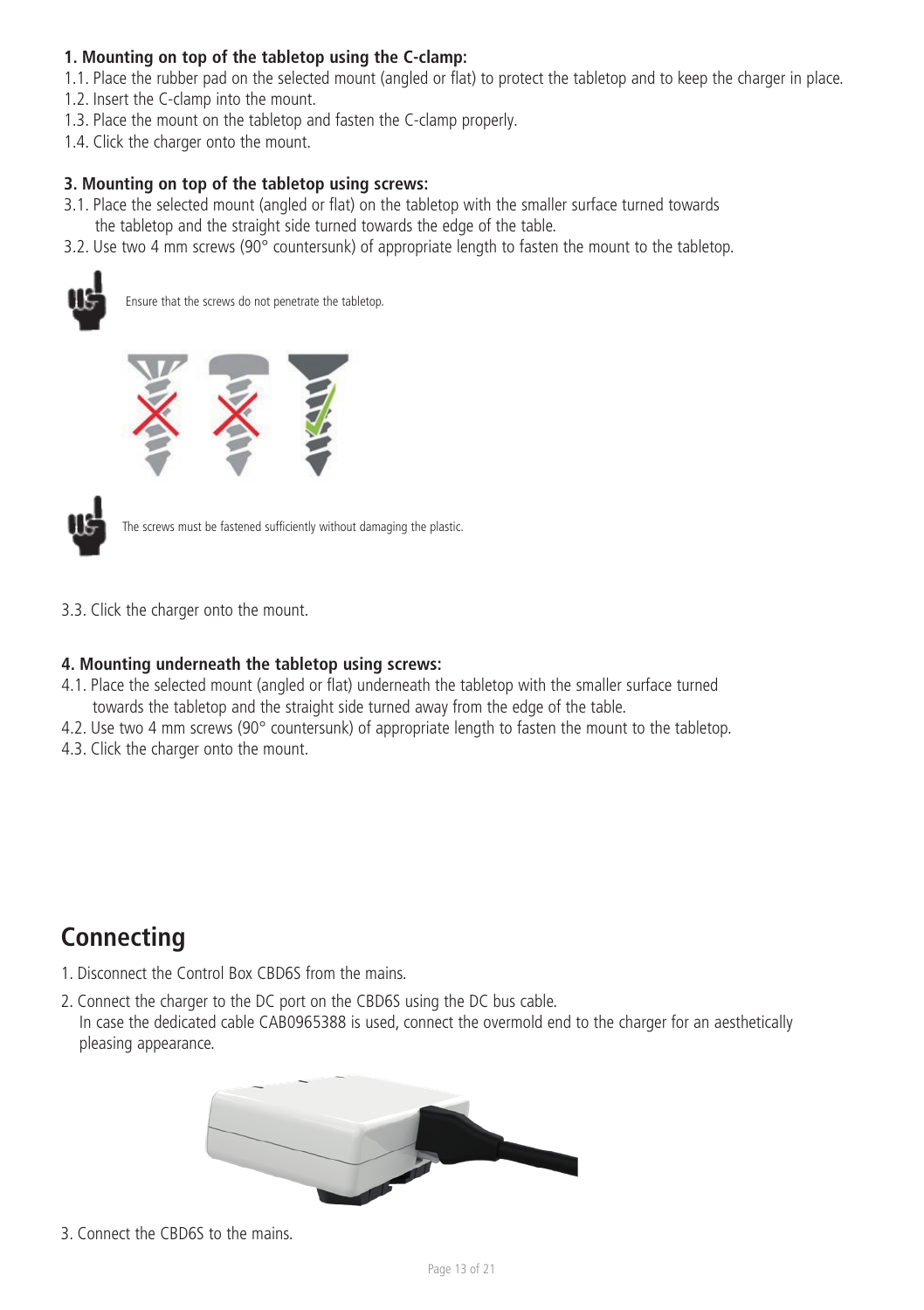## **Operation**

Simply connect a device to the Desk2Device USB Charger to charge the device.



The charger has an indicator light at each port.

| Port       | When lit                                                                                                    |
|------------|-------------------------------------------------------------------------------------------------------------|
| USB Type-A | Indicates a charging current is flowing from the charger to the connected device                            |
| USB Type-C | Indicates an active USB-C device is connected (an active cable, such as a USB<br>Type-C to lightning cable) |



The Desk2Device USB Charger is only to be used as a charger for typical office equipment – not as a permanent power supply. If it is used as permanent power supply, for example for a screen, it will reduce the lifetime of the CBD6S.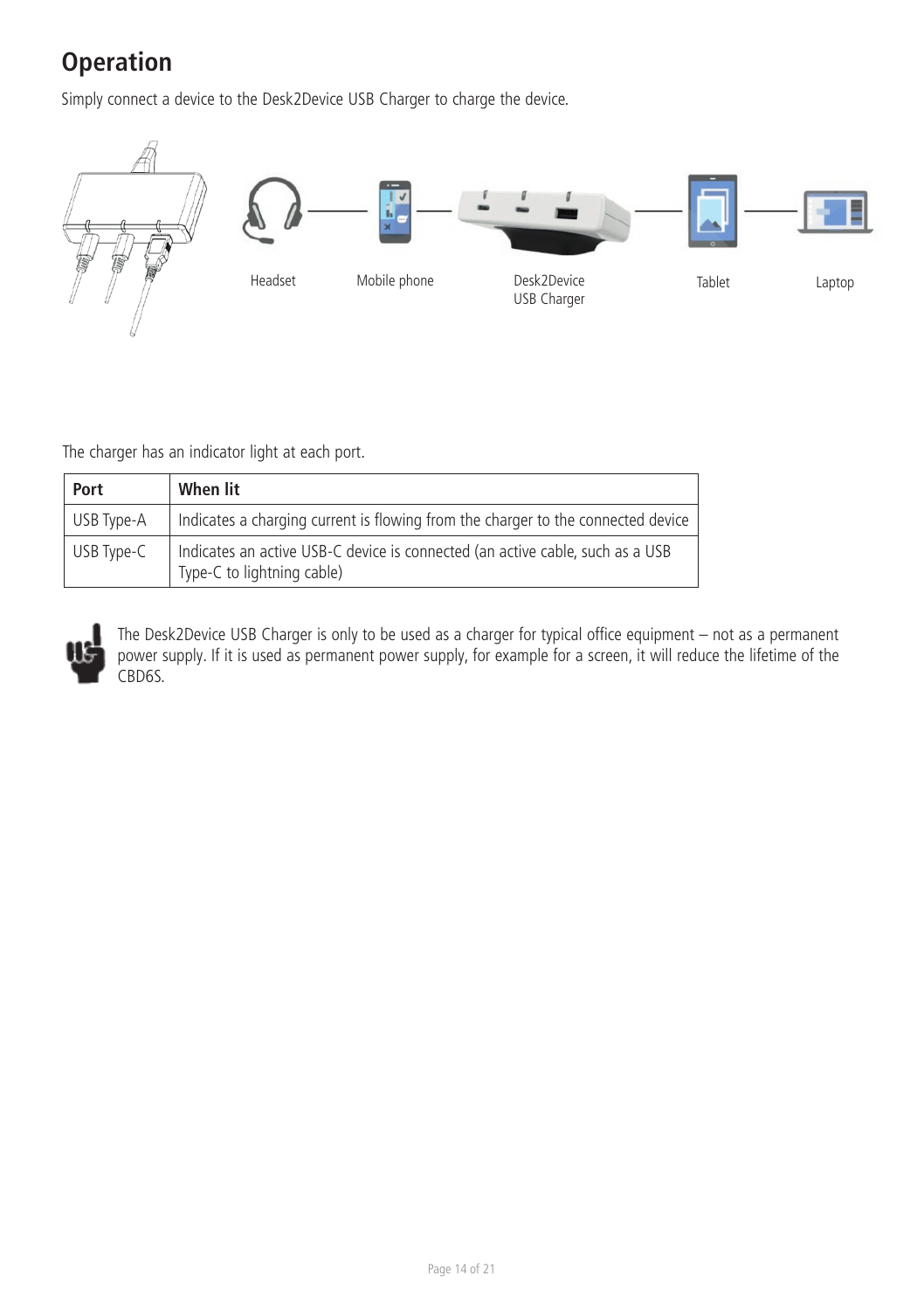## <span id="page-14-0"></span>**Accessories and repair**

### **Ordering accessories**

Order from your nearest LINAK® contact, distributor or subsidiary.

### **Accessories**

Please contact your nearest LINAK contact, distributor or subsidiary.

### **Repairs**

Systems should only be repaired by an authorised LINAK service centre or engineer. Systems to be repaired under warranty must be sent to an authorised LINAK service centre.



### **Warning!**

By unauthorised opening of the system there is a risk that it may malfunction at a later date.

### **Spare parts**

Please contact your nearest LINAK contact for information on spare parts.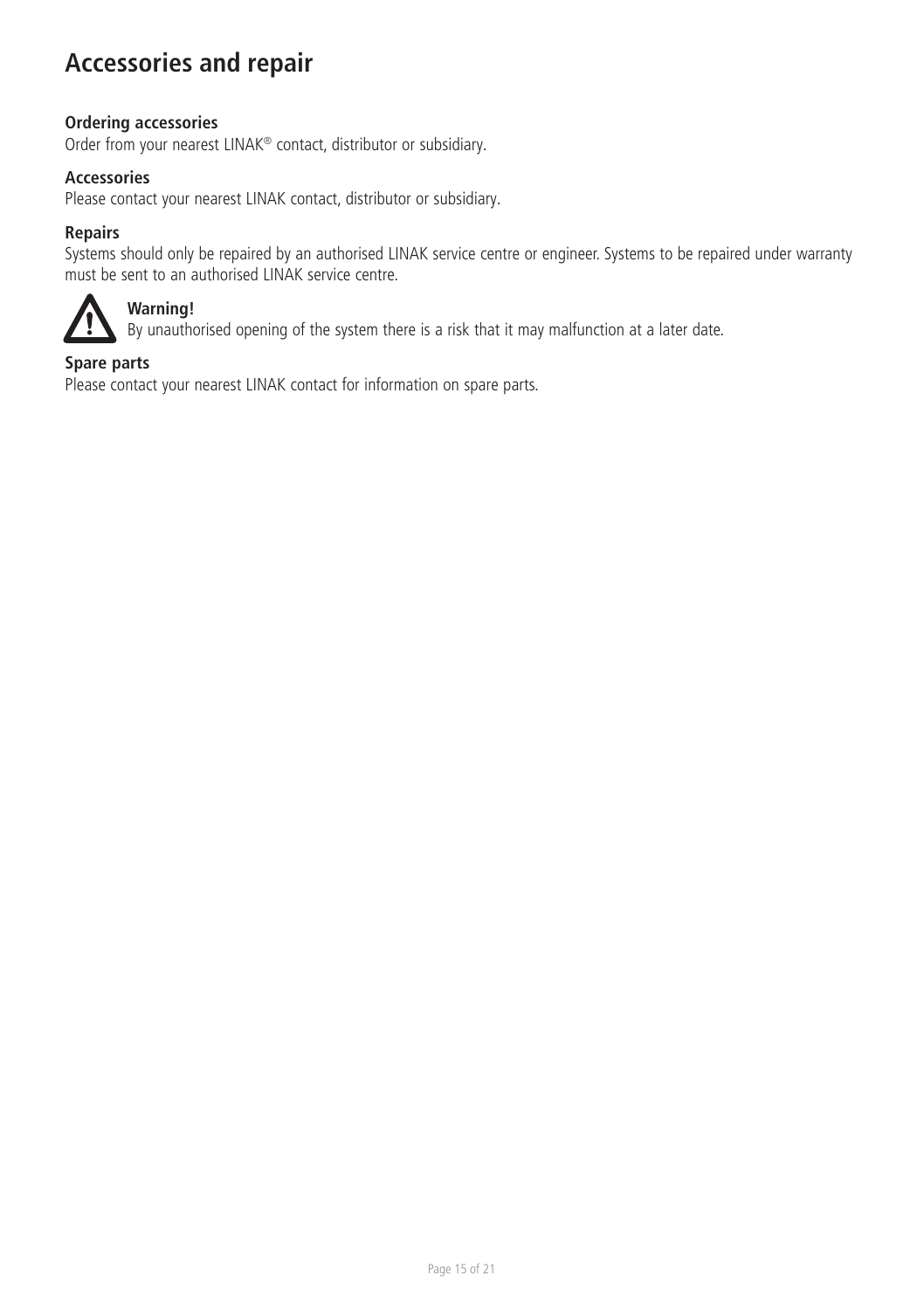## <span id="page-15-0"></span>**Disposal of LINAK product**

As LINAK customers often ask us how our products can be disposed or scrapped we have prepared this guide that enables a classification to different waste fractions for recycling or combustion.

### **Guide**

We recommend our products to be disassembled as much as possible and divided into different waste groups for recycling or combustion.

For example, waste can be sorted into metals, plastics, cable scrap, combustible material, and recoverable resources.

Some of these main groups can be further divided into subgroups; e.g. metal can be divided into steel/aluminium/copper and plastic can be divided into ABS/PA/PE/PP.

As an example, the table below breaks down the different components in LINAK products to various recycling groups:

| Product                  | <b>Components</b>                                           | Recycling group                                                                            |
|--------------------------|-------------------------------------------------------------|--------------------------------------------------------------------------------------------|
| Desk Frame               | Spindle and motor<br>Plastic housing<br>Cable<br>PCB boards | Scrap<br>Plastic recycling or combustion<br>Cable scrap or combustion<br>Electronics scrap |
| <b>Columns/Actuator:</b> | Spindle and motor<br>Plastic housing<br>Cable<br>PCB boards | Scrap<br>Plastic recycling or combustion<br>Cable scrap or combustion<br>Electronics scrap |
| Handset/Control:         | Plastic housing<br>Cable<br>PCB board                       | Plastic recycling or combustion<br>Cable scrap or combustion<br>Electronics scrap          |

By now almost all our cast plastic parts are supplied with an interior code for plastic type and fibre content, if any.

### **Main groups of disposal**

| <b>Product main groups</b>     | <b>Metal Scrap</b> | Cable scrap | <b>Electronics scrap</b> | <b>Plastic recycling</b><br>or combustion | <b>Comments</b> |
|--------------------------------|--------------------|-------------|--------------------------|-------------------------------------------|-----------------|
| <b>Desk2Device USB Charger</b> |                    |             |                          |                                           |                 |
| <b>Mount</b>                   |                    |             |                          |                                           |                 |
| Cable                          |                    |             |                          |                                           |                 |

### **Disposal of batteries**

Details regarding safe disposal of used and leaking batteries:

Batteries should be disposed in accordance with appropriate federal, state and local regulations. LINAK recommends that used or leaking batteries are disposed through local recycling system. Please do not throw used or leaking batteries in normal household waste or in nature. This will cause damage to the environment.

### **How to deal with leaking batteries**

Leaking batteries should be disposed as described above.

If leaking batteries are discovered in the products, the batteries must be moved immediately to minimise damage to the product. If leaking batteries are left in the product it might become defect.

It is recommended to use plastic gloves when handling of leaking batteries. The contents of a leaking batteries can cause chemical burns and respiratory irritation.

If exposed to the contents of a leaking battery, please wash with soap and water. If irritation persists, please seek medical attention. In case of eye contact, please flush eyes thoroughly with water for 15 minutes and seek medical attention."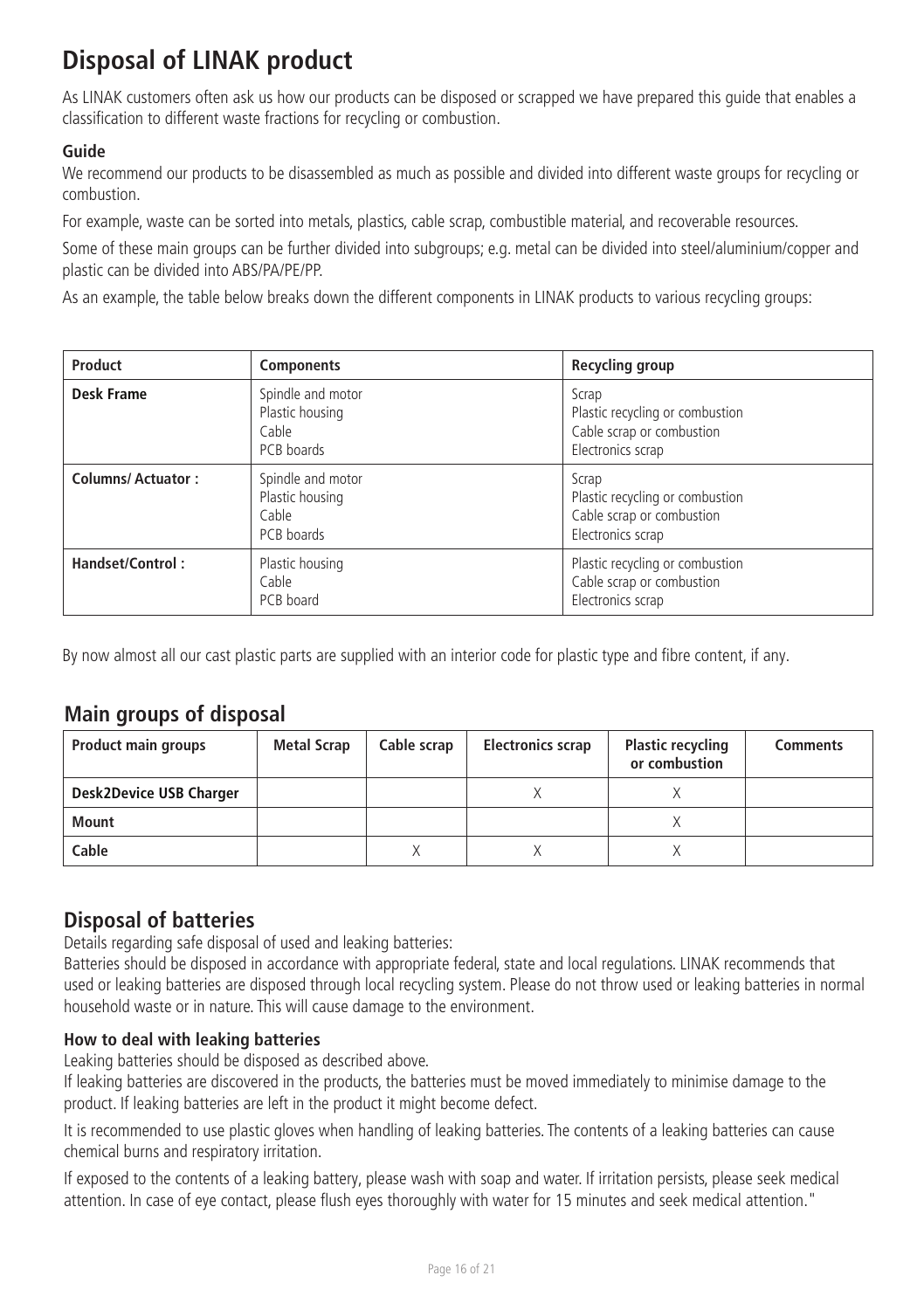## <span id="page-16-0"></span>**Label**

Label for Desk2Device USB Charger

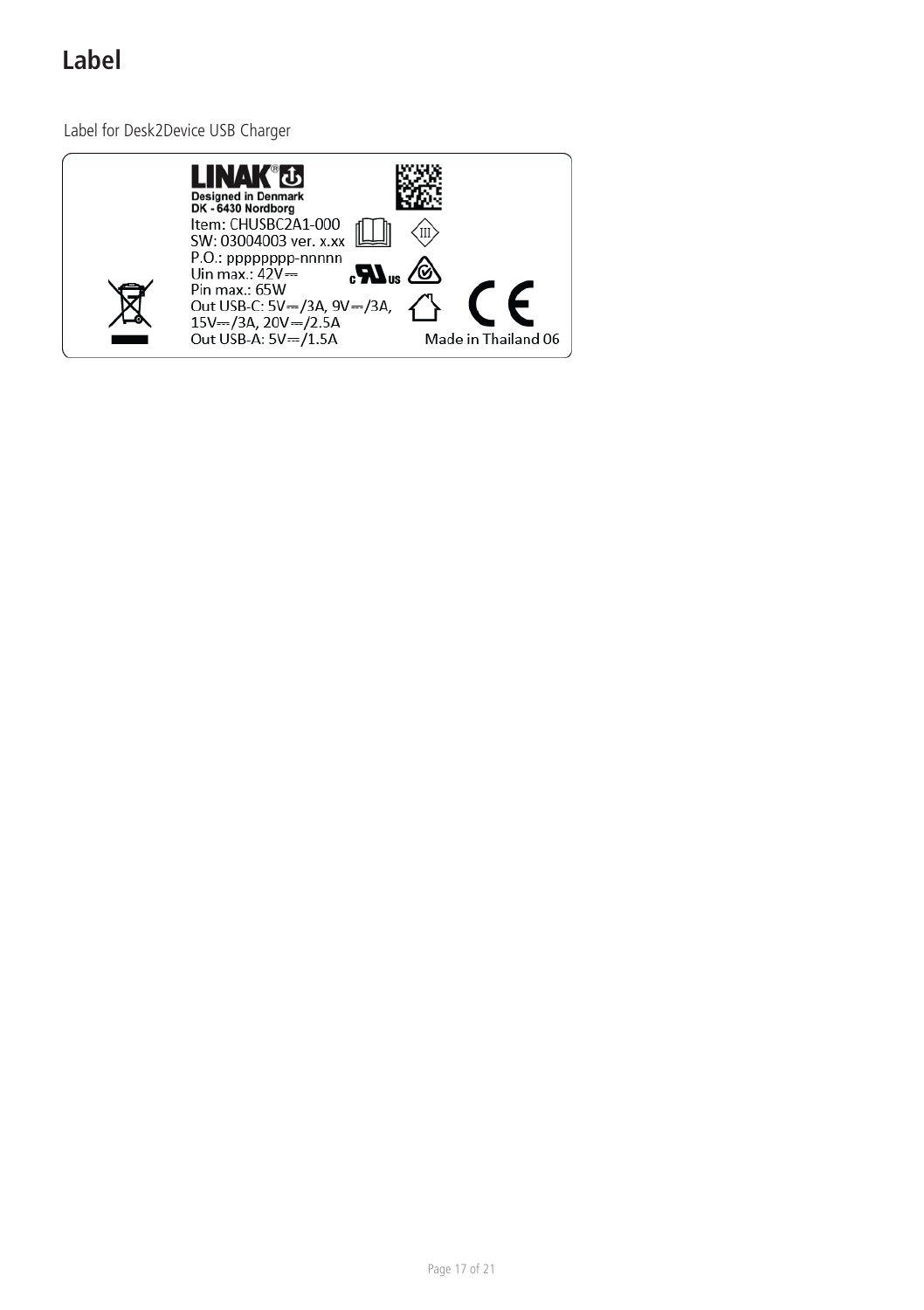## <span id="page-17-0"></span>**Drawing appendix**

Desk2Device USB Charger



### Angled mount

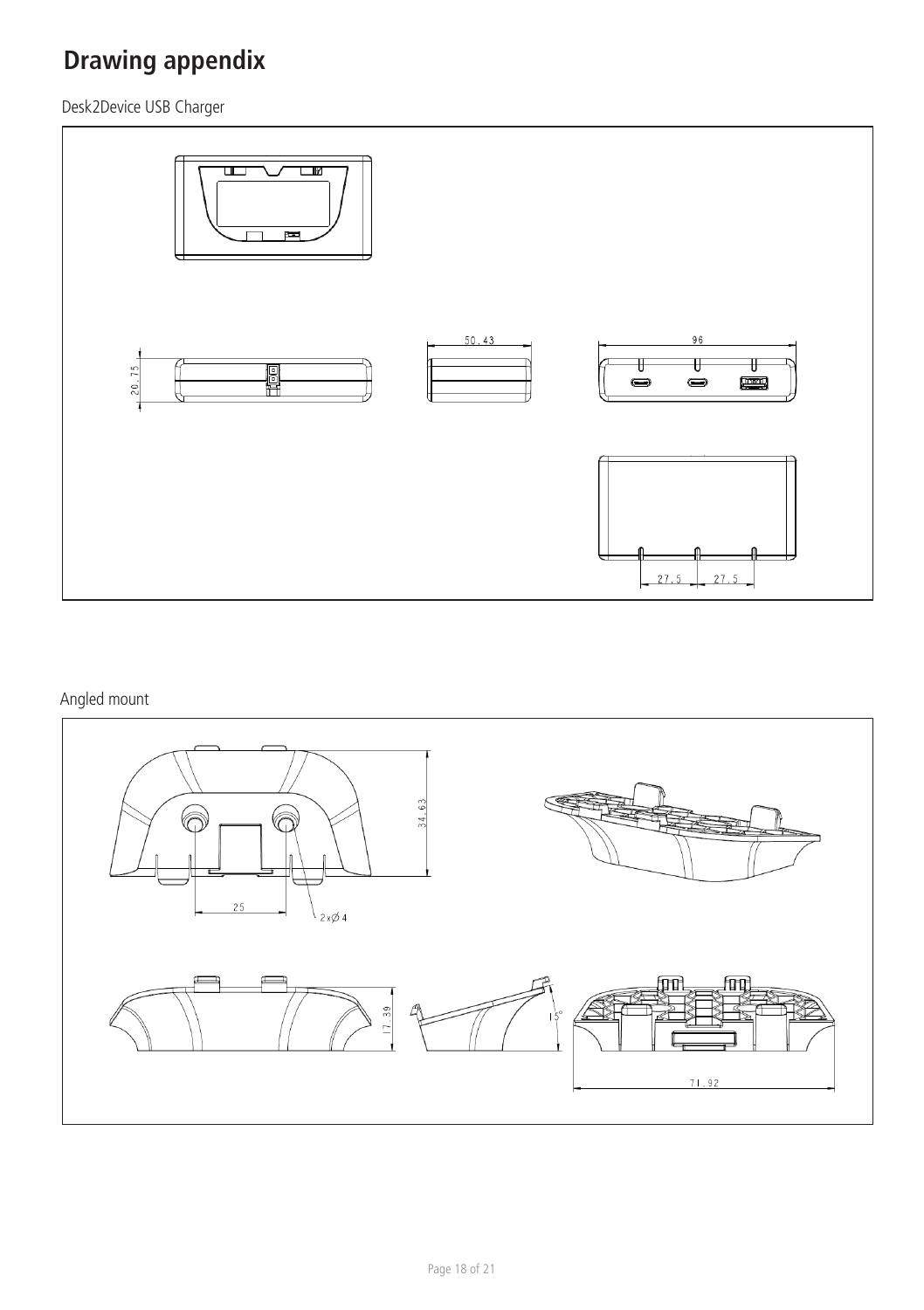Flat mount



Dedicated cable



C-clamp

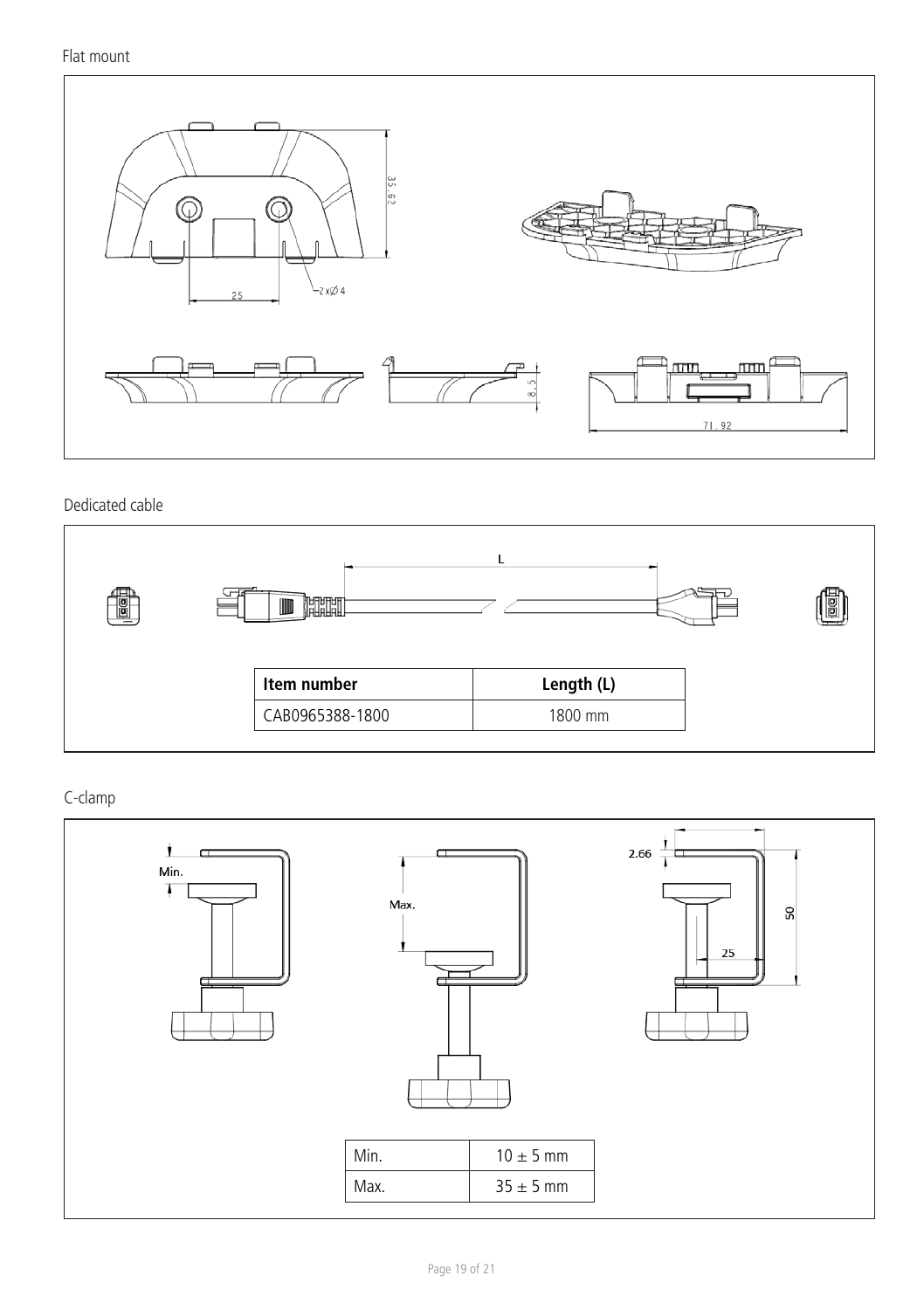## <span id="page-19-0"></span>**LINAK APPLICATION POLICY**

The purpose of the application policy is to define areas of responsibilities in relation to applying a LINAK product defined as hardware, software, technical advice, etc. related to an existing or a new customer application.

LINAK products, as defined above, are applicable for a wide range of applications within the Medical, Furniture, Desk and Industry areas. Yet, LINAK cannot know all the conditions under which LINAK products will be installed, used, and operated, as each individual application is unique.

The suitability and functionality of the LINAK product and its performance under varying conditions (application, vibration, load, humidity, temperature, frequency, etc.) can only be verified by testing, and shall ultimately be the responsibility of the LINAK customer using any LINAK product.

LINAK shall be responsible solely that LINAK products comply with the specifications set out by LINAK and it shall be the responsibility of the LINAK customer to ensure that the specific LINAK product can be used for the application in question.